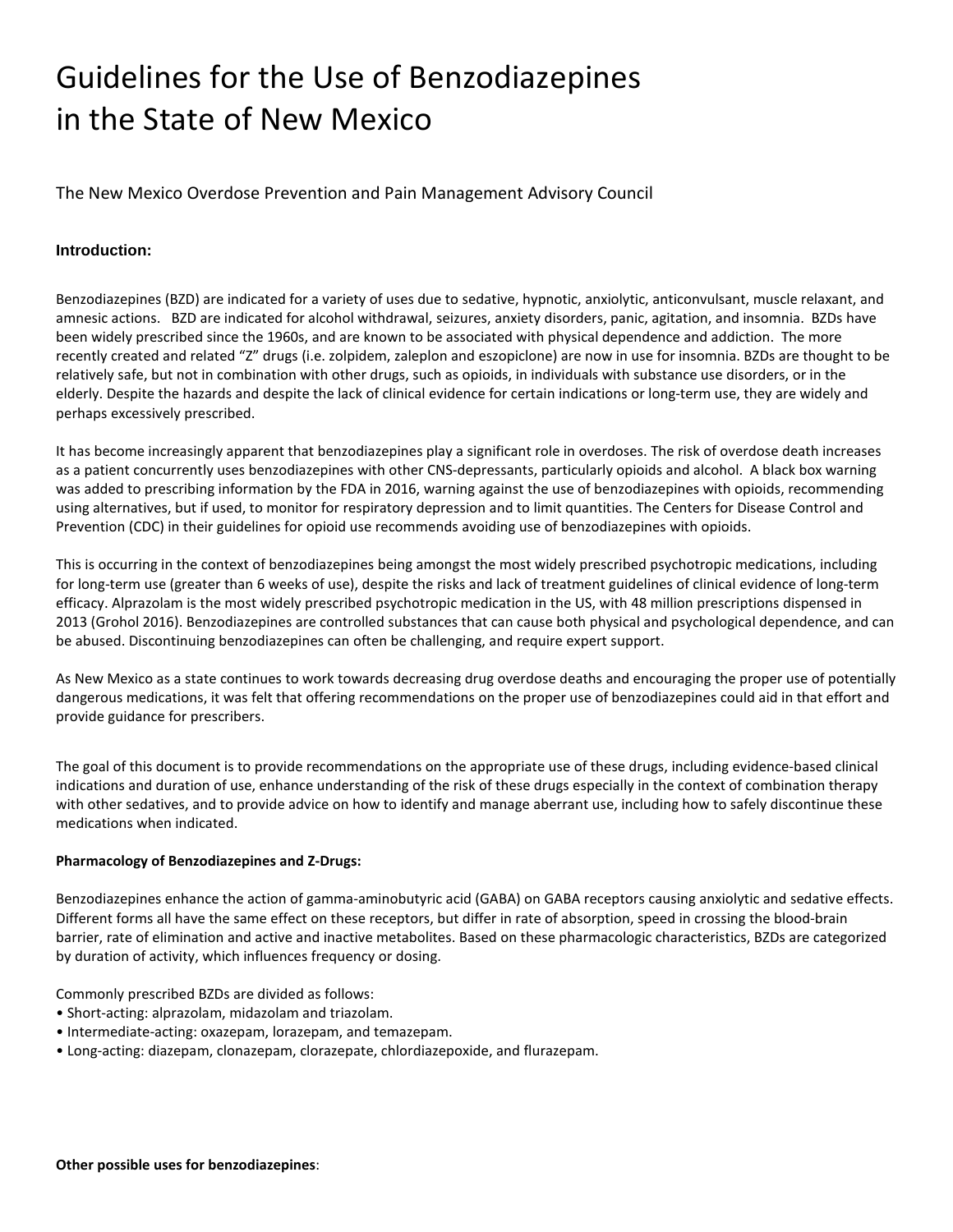For alcohol/sedative withdrawal, catatonia, acute mania, single-dose treatment of phobias, such as flying phobia, sedation for office procedures and seizures.

**Z-drugs** (e.g., zaleplon, zolpidem, and eszopiclone) also enhance GABA transmission but only affect a subunit of the receptor that influences sedation. These drugs therefore are used as sleep-inducing agents. Of note, these medications have risks (Brandt and Leong 2017) and can be abused (Hajak et al 2003).

## **Prescribing Guidance for BZDs and Z-Drugs:**

The following is a description of recommendations derived from a variety of treatment guidelines concerning the use of BZDs (Kaiser Permanente 2014, State of Maine 2018). As with all guidelines, providers should rely on individual clinical judgment for individual patients.

#### **Before initiating BZD therapy:**

- 1. Alternative, non-BZD, medications should in most cases be offered as first-line medication, for example (Stein and Craske 2017):
	- a. Antidepressant medications (e.g., SSRIs, SNRIs, tricyclic antidepressants)
	- b. Psychotherapy (e.g., cognitive behavioral therapy, which can be highly effect and obviate the need for any medications)
	- c. Serotonergic agents for anxiety (buspirone)
	- d. Medications for restless legs (e.g., pramipexole, ropinirole, gabapentin)
	- e. Adjunctive symptomatic medications (hydroxyzine, clonidine, propranolol)
- 2. The NM Prescription Monitoring Program (PMP) must be reviewed before writing a new prescription for a benzodiazepine if prescribed for more than 4 days, and then every three months for ongoing prescriptions. Refer to your healthcare licensing board for specific requirements regarding PMP utilization.
- 3. The provider will counsel the patient on the risks of these medications, such as sedation and dependence. Discuss strategy for taper as more that 6 weeks of therapy is rarely indicated. Ensure that the patient understands these risks.
- 4. As with opioid prescribing, providers should consider using treatment contracts and periodic urine toxicology tests.
- 5. All sedative medication should only be prescribed by only one provider, or, if a behavioral health provider is prescribing BZDs and a primary care provider is prescribing an opioid, there should be close coordination between the two providers. Encourage the patient to use one pharmacy.

#### **Patients aged 65 years and over:**

Both benzodiazepines and Z-drugs are considered "high-risk medications in the elderly" and are listed on the American Geriatrics Society Beers Criteria list, such that BZD and Z-drugs should be particularly avoided in the elderly (Campanelli 2012).

Individuals aged 65 and older are especially vulnerable to the adverse effects of hypnotic drugs, as their metabolic rates decline with age. Patients in this age group are more susceptible to CNS depression and cognitive impairment, may develop confusion and ataxia leading to falls and hip fractures, are at risk of drug interaction with other medications, and may be at risk of permanent cognitive impairment when using high doses of benzodiazepines (e.g., diazepam 30 mg or equivalent) on a regular basis.

If thought to be absolutely necessary, half of normal doses should be considered, using benzodiazepines that do not need a fully functioning liver for metabolism (e.g., lorazepam, oxazepam or temazepam).(Stahl 2014, Sheehan 2017, Kaiser Permanente 2014)

## **Evidenced-based Indications for behavioral disorders:**

Four behavioral health conditions/disorders have clinical evidence to support benzodiazepines use: Panic Disorder, Generalized Anxiety Disorder, Social Anxiety Disorder and insomnia, but only if used for short durations, usually less than 2-4 weeks, and as second-line treatments as psychotherapy or antidepressants, in particular serotonin reuptake inhibitors (SSRIs) and serotoninnorepinephrine reuptake inhibitors (SNRIs), are generally recommended as first line. Some providers will co-prescribe a BZD with an SSRI, to allow for immediate relief while titrating the SSRI and awaiting it taking effect. (Guina and Merrill 2018 A)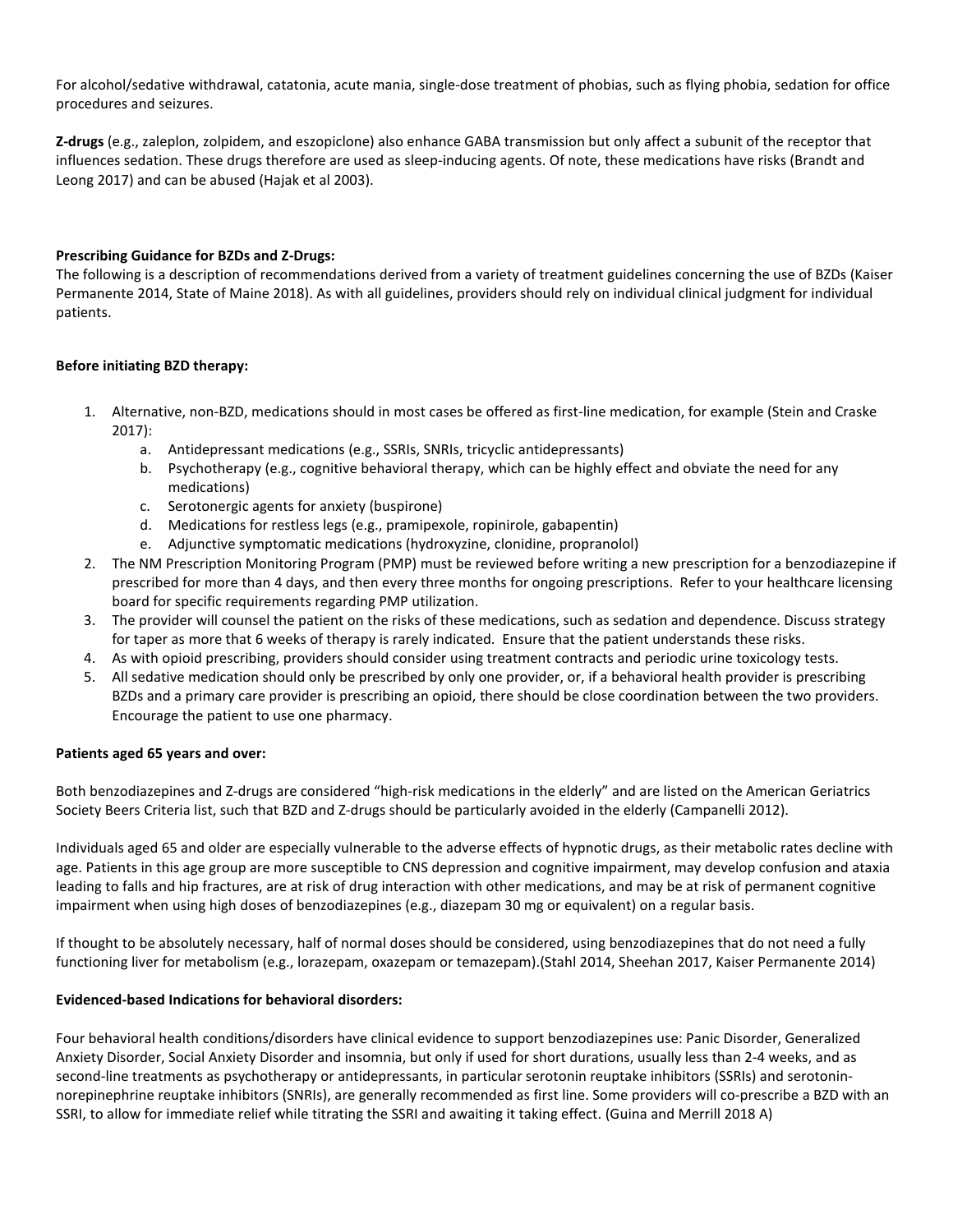One practice guideline (NICE 2011) recommends using BZDs only as a short-term measure during crisis. The British National Formulary is quoted as advising that "benzodiazepines are indicated for the short term relief (2 to 4 weeks only) of anxiety that is severe, disabling or subjecting the individual to unacceptable distress, alone or in association with insomnia or short term psychosomatic, organic or psychotic illness". (Quoted in Lader 2012)

There is no evidence or indication to use a BZD for Post-traumatic Stress Disorder, despite BZDs being commonly prescribed for PTSD. In fact, BZDs can increase the incidence of developing PTSD and interfere with effective treatment. (Guina and Merrill 2018 A) Many treatment guidelines, including the Department of Defense, recommend against the use of BZDs in the treatment of PTSD. The frequent overlap of substance use disorders in individuals with PTSD create increased risk in the use of these drugs. (US Department of Veterans Affairs 2014)

For insomnia, due to the development of tolerance, only short-term use of either a BZD or Z-drug is effective (Guina and Merrill 2018 A).

## **Long-term use:**

Benzodiazepines and Z-drugs are **not recommended** for long-term use (longer than 6 weeks), apart from in exceptional circumstances (e.g., for terminally ill patients). There is no evidence to support the long-term use of these drugs for insomnia or any mental health indication. Physical dependence can occur with over 12 weeks of use, especially with higher doses and short-acting forms (Guina and Merrill 2018).

## **Multiple Benzodiazepine Concurrent use:**

There is no clinical evidence nor treatment guideline that supports using more than one form of a benzodiazepine at a time.

## **Avoid Benzodiazepine or use with great caution in the following situations** (Stahl 2014):

- 1. Active or history of substance abuse
- 2. Pregnancy or risk of pregnancy
- 3. Treatment with opioids for chronic pain or opioid use disorder.
- 4. Medical and mental health problems that may be aggravated with benzodiazepines, such as fibromyalgia, traumatic brain injury, developmental disability, chronic fatigue syndrome, somatization disorders, depression, bipolar disorders (except for urgent sedation in acute mania), attention deficit hyperactivity disorder, kleptomania, and other impulse disorders.
- 5. Chronic BZD therapy is not recommended in the treatment of Borderline Personality Disorder (Gunderson JG and Links P, 2014).
- 6. Cardiopulmonary disorders such as asthma, sleep apnea, chronic obstructive pulmonary disease, congestive heart failure, and other cardiopulmonary disorders, since benzodiazepines may worsen hypoxia and hypoventilation

## **Adverse effects of both benzodiazepines and Z-drugs**:

- 1. Dependence: Potent BZDs with short or intermediate half-lives (e.g., alprazolam, lorazepam) appear to carry the highest risk of causing problems with dependence. Psychological or physical dependence can develop over a few weeks or months and is more likely to develop with long-term use or high doses, and in patients with a history of anxiety problems (Park 2018)
- 2. Tolerance to the hypnotic effects which may develop after only a few days of regular use (Lader 2012).
- 3. Daytime somnolence and impaired driving (hence risk when driving or operating machinery) (Lader 2012, Brandt and Leong 2017).
- 4. Depression and increased anxiety (Guina and Merrill 1018A)
- 5. Slowness of mental processing and body movements (including increased risk of dementia and falls in elderly) (Brandt and Leong 2017).
- 6. Increased risk of overdose when combined with sedative drugs, such as opioids or alcohol (Rose et al 2018, Guina and Merrill 2018A)
- 7. Increased association between benzodiazepine use and overall mortality (Weich 2014)

## **Withdrawal Symptoms**:

Abrupt cessation of a BZD can cause altered CNS activity (tremor, seizures or delirium) particularly for physically dependent individuals on higher doses. Common symptoms over time, even with a tapering dose, can include anxiety, restlessness, irritability, insomnia, agitation, muscle tension, weakness, aches and pains, blurred vision and racing heart. Less commonly withdrawal symptoms include nausea, sweating, runny nose, hypersensitivity to stimuli, and tremor. Rarely, with the elderly or with use of high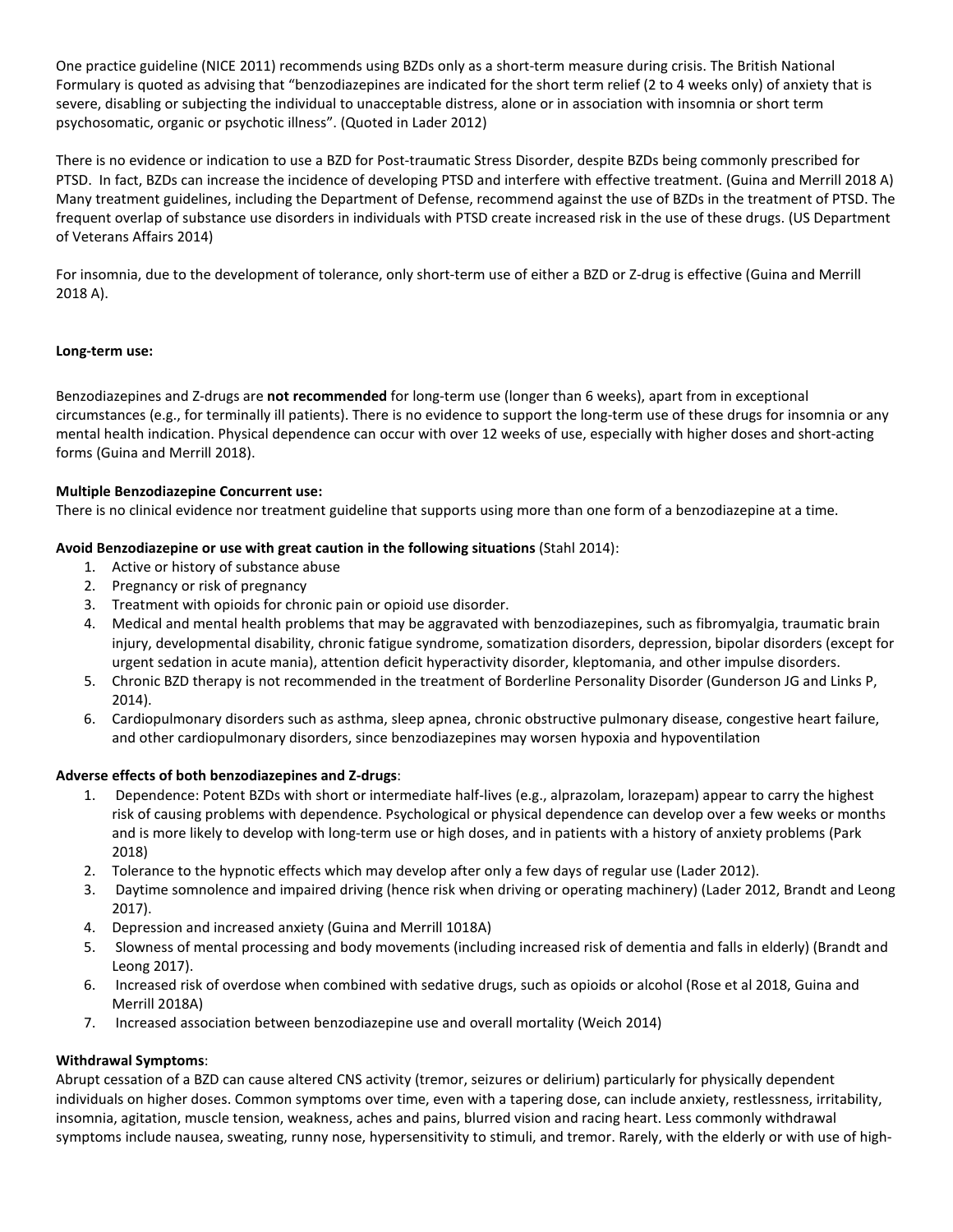dose and/or high-potency BZDs, psychosis, seizures, hallucinations, paranoid delusions and tinnitus can occur. The duration of symptoms can be variable but usually last less than two weeks. (Sheehan 2017).

Again, offering a slow taper as tolerated by the patient can minimize these symptoms. While no medications offer full and consistent relief from BZD withdrawal symptoms, some medications may offer some comfort including, carbamazepine, propranolol, clonidine and analgesics (Guina and Merrill 2018B). Education, support and psychotherapy during and after the taper is completed are very helpful, including helping patients not relapse on BZDs, say with another provider (Guina and Merrill 2018B).

It may be helpful in more complex situations to refer patients to a psychiatric or addiction medicine specialist for assistance in managing both the discontinuation of the medication and treatment of any underlying behavioral health issues.

## **Use of BZDs and Z-drugs in patients on methadone or buprenorphine for treatment of opioid use disorder:**

Patients with opioid use disorder frequently abuse BZDs to enhance the euphoria of opioids or attempt to alleviate withdrawal from opioids. Also, many patients are prescribed BZDs often inappropriately, in effort to treat anxiety symptoms or even the substance use disorder. Those with BZD use are at higher likelihood of continuing opioid abuse and failing to stay in methadone treatment. One study (Chen et al 2011) found 47% of those interviewed in a methadone treatment program had a history of BZD use, with 39.8% without a prescription. They concluded that most methadone programs do not address co-occurring anxiety problems and that methadone treatment may trigger or worsen BZD misuse. Another review found that worldwide, 18% to 50% of those in methadone treatment programs were dependent on BZDs despite the significant risks for morbidity and mortality (Williams 2014).

While a less significant issue, BZDs in combination with buprenorphine have been associated with deaths due to respiratory depression, warranting caution when these drugs are combined (Nielsen S et al 2007)

Therefore, while BZD use (common in polysubstance dependence) should not prevent a patient with an opioid use disorder being offered methadone or buprenorphine treatment (FDA 2016), extreme caution should be used and the guidelines issued by the American Association for the Treatment of Opioid Dependence (2018) should followed.

Key points include regular checking of the PMP (also required by your healthcare licensing board), close communication between the treatment program and BZD and Z-drug prescribers, education on the risks, efforts to decrease and replace BZDs with safer treatments, development of safety plans and addressing BZD misuse when it occurs. Note – methadone dispensed from an Opioid Treatment Program (OTP) is not reported to the PMP; therefore, will not be discoverable on the patient's PMP report.

## **Management of Patients on Chronic Benzodiazepines and Z-Drugs:**

Essentially all treatment guidelines concerning the use of BZDs recommend their being used for no more than 6 weeks and some recommend as little as 4 weeks; it is recommended that an effort be made to decrease and discontinue BZD use after that period due to the significant risks of these drugs especially in older patients (Pottie 2018).

However, approaching the issue of discontinuing long-term BZDs usage should be done with care. Continuing a potentially harmful and/or ineffective treatment is not recommended but discontinuation should only be done after a careful assessment occurs and if at all possible, with the patient's agreement. To do so without patient engagement risks withdrawal symptoms, getting "fired" by the patient who then gets inadequate or no care, or the patient turning to illegal sources (Guina and Merrill 2018b).

The following is a recommended approach, especially when a provider "inherits" a patient on long-term BZD treatment per Guina and Merrill (2018b):

- 1. Conduct a proper assessment to include an accurate diagnosis as to the presence of a primary behavioral diagnosis versus a BZD-induced disorder. Review treatment history including if appropriate evidence-based first or second line treatments such as SSRI's or psychotherapies were tried.
- 2. Then assess effectiveness with a focus on functioning, not just degree of symptomatology. Many patients are on high dose BZDs yet still will not leave their house. Assessing the effectiveness of the treatment (in the absence of obvious harms) should be a critical determinate if the medication should be continued or not.
- 3. Assess harms from the medication. Is the medication being misused, used concurrently with illicit drugs or alcohol, causing actual or risk of drug-drug interactions (for example, with opioids), or causing cognitive impairment or falls?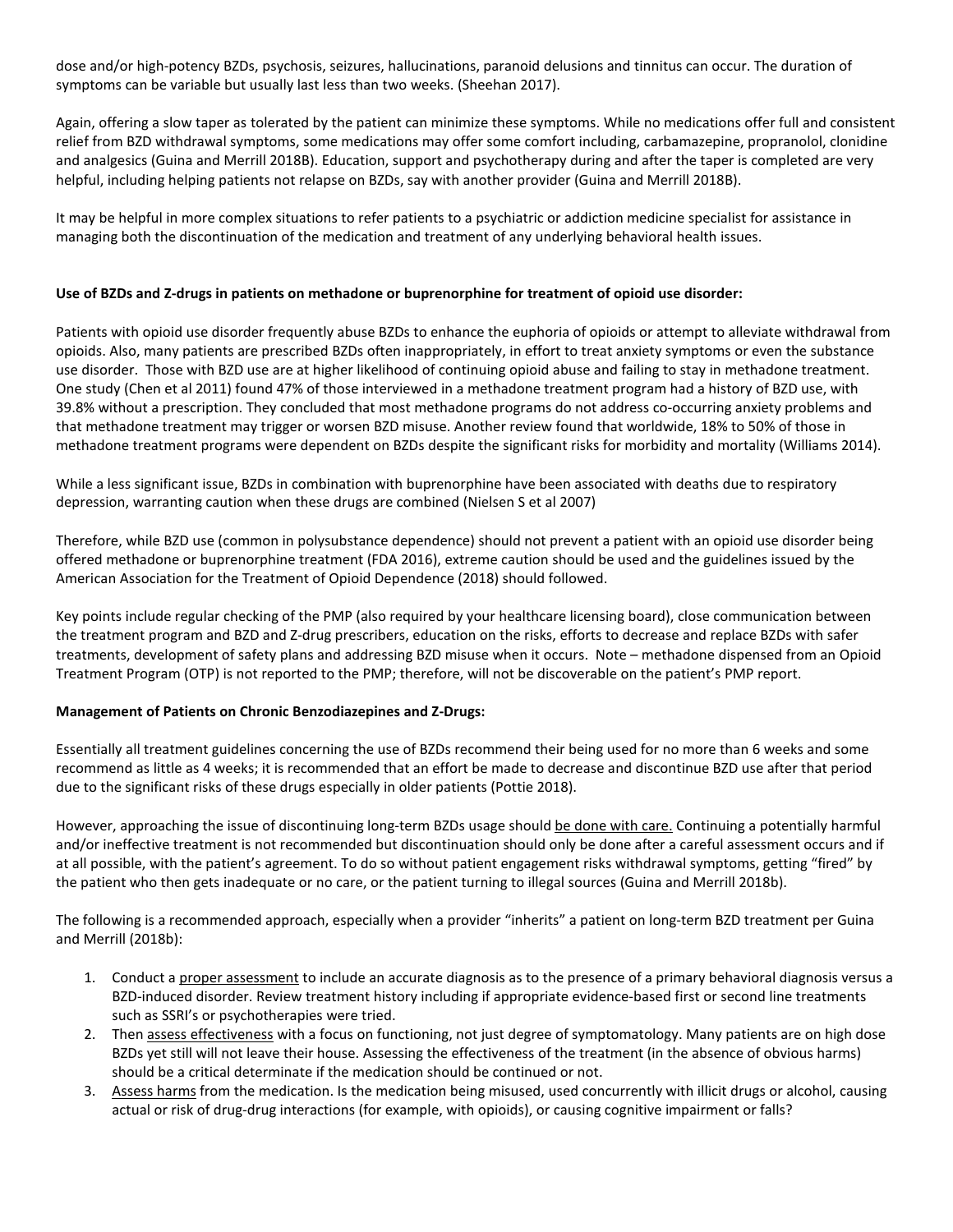If benefits clearly outweigh risks and discontinuing BZDs would appear to cause harm and decreased functioning, ongoing careful monitoring should occur to include patient education about risks, regular follow-up appointments, monitoring of the PMP and periodic urine toxicology testing. This should also occur if the provider is in the process of working with a patient who is neither being helped nor harmed by the medications but is in the process of being counselled around stopping the medications and trying alternative treatments. Note that in using toxicology testing, the provider should become familiar with the lab performing the toxicology screening to determine which BZDs are identified and be aware of false positives (e.g. sertraline can appear as a BZD in some screens) and false negatives.

## **Discontinuation:**

For patients that agree with discontinuing long-term BZD use, and for those who are resistant but are clearly at immediate risk, there are several approaches. Of note, many patients are fearful of cutting back and stopping BZDs. Many patients will benefit from repeated education, and perhaps counseling for support along the way. There are cognitive behavioral therapy manuals and therapists who can assist in this process.

## **Tapering BZDs:**

- 1. Based on assessment, attempt to have appropriate replacement treatment in place for any primary behavioral health diagnoses.
- 2. Provide as needed, or refer for, supportive psychotherapy during taper process.
- 3. Provide education and a clear plan for the taper.
- 4. Many studies and guidelines recommend reduction of 25% every 2-3 weeks, with if needed, a slower decrease (12.5%) for last two weeks (Pottie et al 2018).
- 5. Many patients benefit by being offered a "rescue" dose, one dose per day to carry with them to use at their discretion. This seems to provide re-assurance and a sense of control. Most tend not to use that medication.
- 6. For higher-potency/short-acting BZDs (e.g. alprazolam) a slower taper may be needed, perhaps as slow as 0.25 mg decrease in the daily dose per week (Stahl 2014). While lacking clear research support (Ait-Daoud et al 2018), many experts suggest switching to a lower-potency/long-acting BZD (clonazepam or diazepam) at an equivalent dose (see Table 1), and then tapering. It is suggested that this may attenuate the withdrawal symptoms and allow for a longer taper using smaller doses near the end point (Kaiser Permanente 2014). Some practitioners have had success switching to the long-acting form of alprazolam (Xanax XR) to ease withdrawal (Sussman J and Klee B 2005).
- 7. Discontinuation of Z-drugs is less well studied than discontinuation of benzodiazepines, but given that they work similarly, the same approach for tapering benzodiazepines is recommended for tapering Z-drugs (Kaiser Permanente 2014).

|                                                                             | <b>Trade Name</b> | Half-life (hours) | Dose equivalent to 5 mg |
|-----------------------------------------------------------------------------|-------------------|-------------------|-------------------------|
|                                                                             |                   |                   | diazepam <sub>1</sub>   |
| <b>Benzodiazepines</b>                                                      |                   |                   |                         |
| Alprazolam                                                                  | Xanax             | $12 - 15$         | $0.25 - 0.5$ mg         |
| Chlordiazepoxide                                                            | Librium           | $5 - 30$          | 15 <sub>mg</sub>        |
| Clonazepam                                                                  | Klonopin          | $18 - 50$         | $0.25 - 0.5$ mg         |
| Diazepam                                                                    | Valium            | $20 - 80$         | 5 mg                    |
| Lorazepam                                                                   | Ativan            | $10 - 20$         | $0.5 - 1$ mg            |
| Temazepam                                                                   | Restoril          | $3.5 - 18.5$      | $10 \text{ mg}$         |
| Triazolam                                                                   | Halcion           | $1.5 - 5.5$       | $0.25$ mg               |
| Z-drugs                                                                     |                   |                   |                         |
| Eszopiclone                                                                 | Lunesta           | $6 - 9$           | 2 <sub>mg</sub>         |
| Zaleplon                                                                    | Sonata            | 1                 | 10 <sub>mg</sub>        |
| Zolpidem                                                                    | Ambien            | $1.4 - 4.5$       | 10 <sub>mg</sub>        |
| 1 Approximate equivalencies vary<br>depending upon the resource referenced. |                   |                   |                         |
|                                                                             |                   |                   |                         |

Table 1. Diazepam Milligram Equivalent (DME)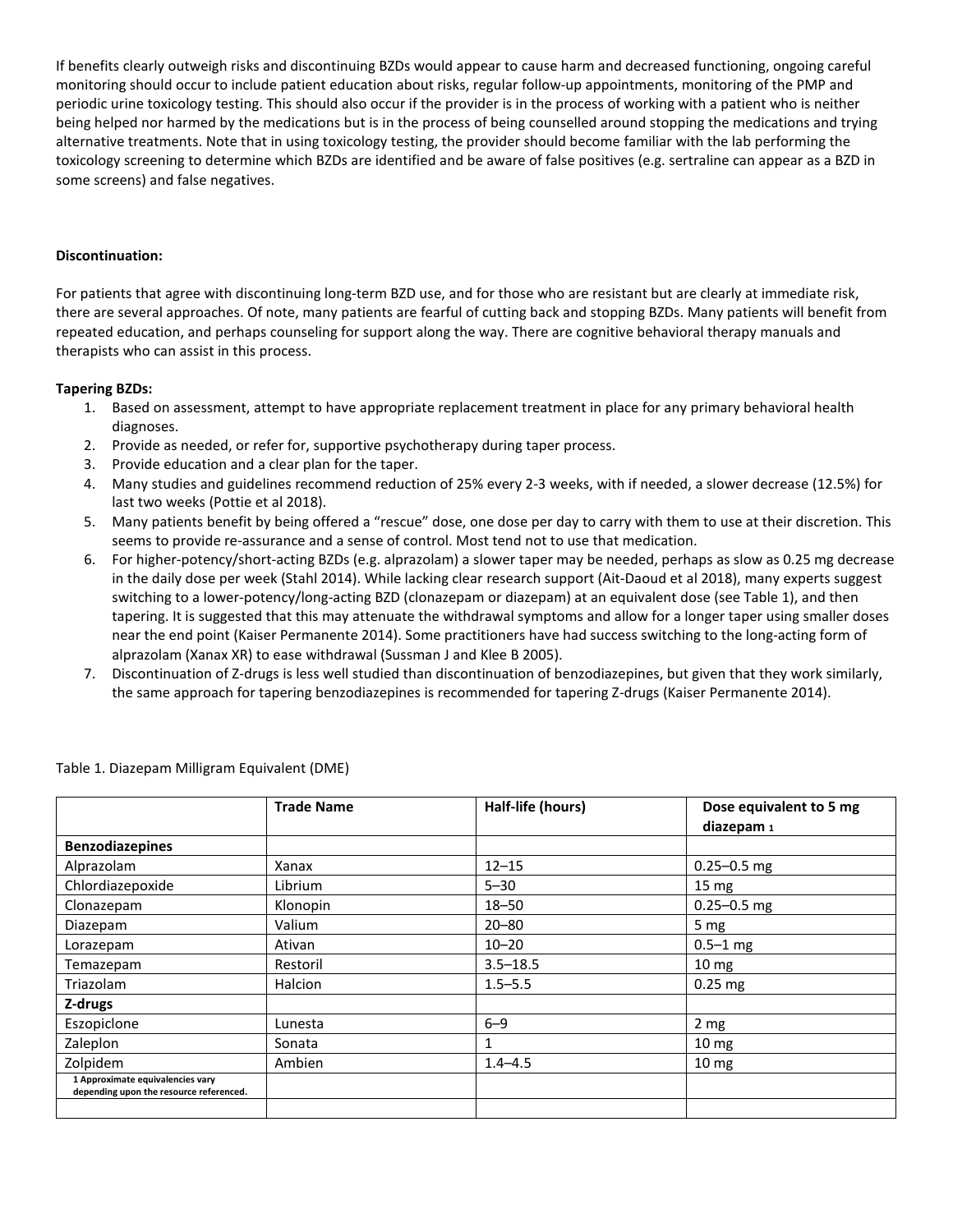## **Assessing Aberrant Drug-Related Behavior:**

BZDs are often misused, abused and diverted in particular by individuals prone to substance use disorders. Identifying those individuals can be a challenge, but the following behaviors provide clues that should raise suspicion and be explored with the patient (SAMHSA 2011).

- 1. Being more interested in BZDs (especially short-acting) than in other medications or in any other aspect of treatment.
- 2. Taking doses larger than those prescribed or increasing dosage without consulting the clinician.
- 3. Insisting that higher doses are needed.
- 4. Resisting urine drug screens or referrals to specialists and other aspects of treatment.
- 5. Resisting changes to non-BZD therapy.
- 6. Repeatedly losing medications or prescriptions, or seeking early refills.
- 7. Making multiple phone calls about prescriptions.
- 8. Attempting unscheduled visits, typically after office hours or when the clinician is unavailable.
- 9. Appearing sedated.
- 10. Misusing alcohol or using illicit drugs.
- 11. Showing deteriorating functioning and beginning to experience adverse consequences from medications (e.g., problems at home or on the job).
- 12. Injecting (having track marks) or snorting oral formulations.
- 13. Obtaining medications illegally (e.g. street dealers, family members, the Internet (unlicensed pharmacies), forged prescriptions).

A more precipitous taper may be indicated in situations when there is abuse of these medications due to the risk of harm. Any patient thought to be abusing their medication should be counseled and assessed for a substance use disorder and offered appropriate treatment.

#### **In Summary**

Benzodiazepines have a long history, and at one point were safer alternatives than the medications previously in use, such as barbiturates and meprobamate. While relatively safe, they are readily abused by patients prone to substance abuse and can be fatal when combined with other sedating substances such as opioids and alcohol. There are other significant risks, especially in the elderly. While this class of medications remain an important tool, other as effective and safer treatment options are available. When appropriate, BZDs should be considered as second-line medications for appropriate psychiatric disorders and used for a limited time period.

#### **References:**

Ait-Daoud N, Hamby AS, Sharma S, and Blevins D. A review of alprazolam use, misuse and withdrawal. J Addict Med. 2018;12(1):4- 10.

American Association for the Treatment of Opioid Dependence. Guidelines for Addressing Benzodiazepine Use in Opioid Treatment Programs. 2018[. http://www.aatod.org/guidelines-for-addressing-benzodiazepine-use-in-opioid-treatment-programs-otps/](http://www.aatod.org/guidelines-for-addressing-benzodiazepine-use-in-opioid-treatment-programs-otps/)

Brandt J, and Leong C. Benzodiazepines and Z-drugs: An updated review of major adverse outcomes reported on in epidemiologic research. Drugs R D. 2017;17:493-507.

Campanelli, CM. American Geriatrics Society updated Beers Criteria for potentially inappropriate medication use in older adults. J Am Geriatr Soc 2012: 60(4):616-631.

Chen KW, Berger CC, Forde DP et al. Benzodiazepine use and misuse among patients in a methadone program. BMC Psychiatry 2011;11:90

FDA Drug Safety Communication. FDA urges caution about withholding opioid addiction medications from patients taking benzodiazepines or CNS depressants: Careful management can reduce risks. August 31, 2016. <https://www.fda.gov/Drugs/DrugSafety/ucm575307.htm>